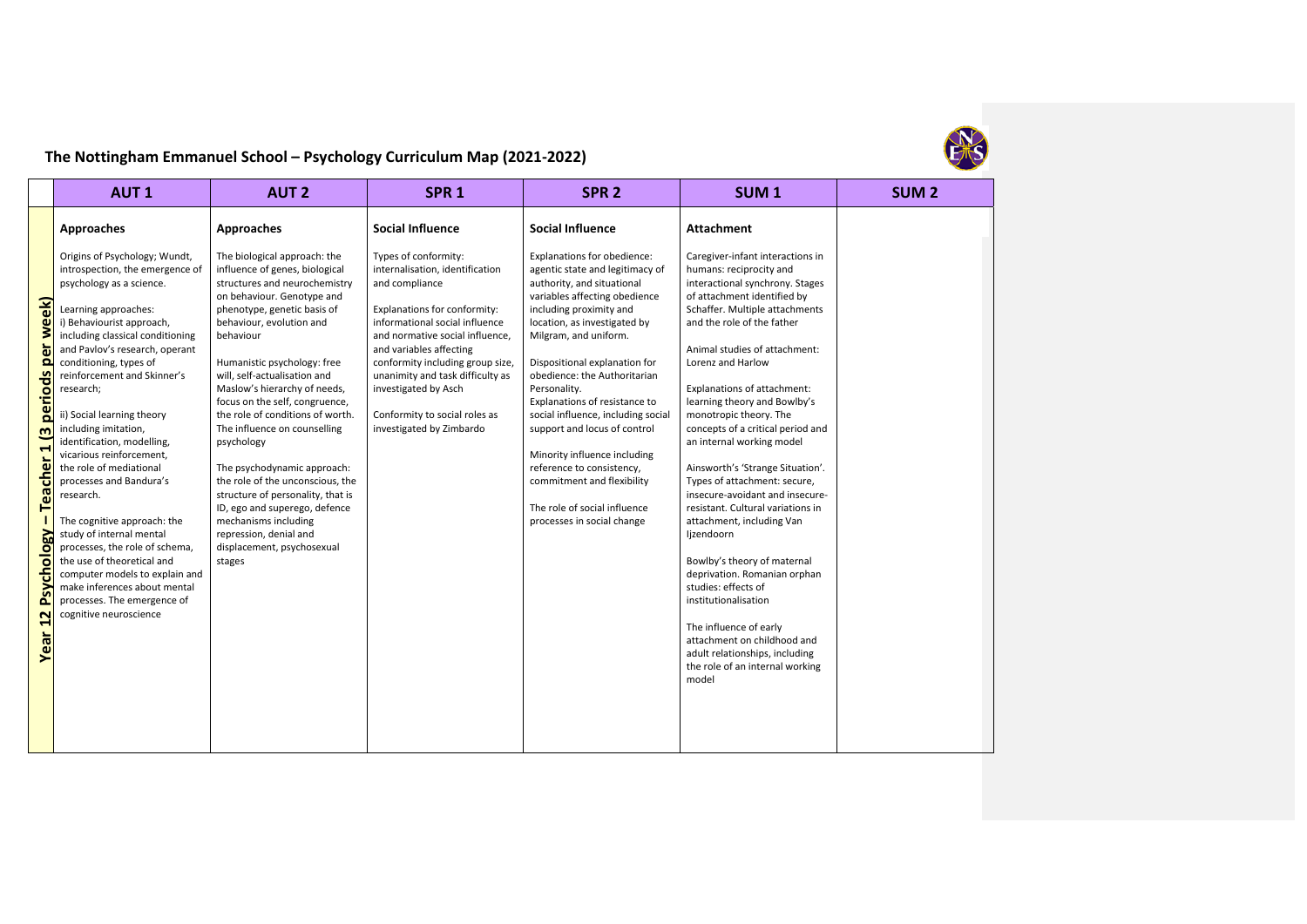|                          | <b>AUT1</b>                                                                                                  | <b>AUT 2</b>                                                               | SPR <sub>1</sub>                                                                                           | SPR <sub>2</sub>                                                     | SUM <sub>1</sub>                                                                            | SUM <sub>2</sub>                                                                                            |                                      |
|--------------------------|--------------------------------------------------------------------------------------------------------------|----------------------------------------------------------------------------|------------------------------------------------------------------------------------------------------------|----------------------------------------------------------------------|---------------------------------------------------------------------------------------------|-------------------------------------------------------------------------------------------------------------|--------------------------------------|
|                          | <b>Research Methods</b>                                                                                      | <b>Research Methods</b>                                                    | Memory                                                                                                     | Memory                                                               | Psychopathology                                                                             | <b>Research Methods</b>                                                                                     |                                      |
|                          | Aims & Hypotheses                                                                                            | Observational design:                                                      | The multi-store model of                                                                                   | Explanations for forgetting:                                         |                                                                                             | Content analysis                                                                                            |                                      |
|                          | Variables and control                                                                                        | behavioural categories; event<br>sampling; time sampling                   | memory: sensory register,<br>short-term memory and long-                                                   | proactive and retroactive<br>interference and retrieval              | Definitions of abnormality,<br>including deviation from social                              | Reliability across all methods of                                                                           |                                      |
|                          | Demand characteristics and<br>investigator effects                                                           | <b>Ethical issues</b>                                                      | term memory. Features of each<br>store: coding, capacity and<br>duration                                   | failure due to absence of cues<br>Factors affecting the accuracy of  | norms, failure to function<br>adequately, statistical<br>infrequency and deviation from     | investigation<br>Types of validity across all                                                               |                                      |
| week)                    | Experimental method. Types of<br>experiment, laboratory and field                                            | The role of peer review in the<br>scientific process                       | Types of long-term memory:                                                                                 | eyewitness testimony:<br>misleading information,                     | ideal mental health.                                                                        | methods of investigation                                                                                    |                                      |
| per                      | experiments; natural and quasi-<br>experiments                                                               | Reporting psychological                                                    | episodic, semantic, procedural                                                                             | including leading questions and<br>post-event discussion; anxiety    | The behavioural, emotional and<br>cognitive characteristics of                              | Features of science: objectivity<br>and the empirical method;                                               |                                      |
| <b>S</b>                 | Experimental designs: repeated<br>measures, independent groups,                                              | investigations                                                             | The working memory model:<br>central executive, phonological<br>loop, visuo-spatial sketchpad              | Improving the accuracy of<br>eyewitness testimony, including         | phobias, depression and<br>obsessive-compulsive disorder<br>(OCD)                           | replicability and falsifiability;<br>theory construction and<br>hypothesis testing; paradigms               |                                      |
| period                   | matched pairs<br>Sampling: the difference between                                                            | The implications of<br>psychological research for the<br>economy           | and episodic buffer. Features of<br>the model: coding and capacity                                         | the use of the cognitive<br>interview                                | The behavioural approach to                                                                 | and paradigm shifts                                                                                         |                                      |
| $\sim$<br>$\sim$         | population and sample; sampling<br>techniques including: random,                                             | Quantitative and qualitative                                               |                                                                                                            |                                                                      | explaining and treating phobias:<br>the two-process model,                                  |                                                                                                             |                                      |
| <b>Teacher</b>           | systematic, stratified, opportunity<br>and volunteer; implications of<br>sampling techniques, including bias | data                                                                       | <b>Covid recovery</b><br><b>Increased opportunities for literacy</b><br>skills assessment and oracy skills | <b>Covid recovery</b><br><b>Increased opportunities for literacy</b> | including classical and operant<br>conditioning; systematic                                 | <b>Covid recovery</b><br><b>Increased opportunities for literacy</b><br>skills assessment and oracy skills. |                                      |
|                          | and generalisation                                                                                           | Primary and secondary data,<br>including meta-analysis                     |                                                                                                            | skills assessment and oracy skills                                   | desensitisation, including<br>relaxation and use of hierarchy;                              | Spaced retrieval to focus on the<br>development of vocabulary to build-                                     | Commented [RS3]:<br>Commented [RS5]: |
|                          | Observational techniques. Types of                                                                           |                                                                            |                                                                                                            |                                                                      | flooding                                                                                    | student confidence and secure tier                                                                          | <b>Commented [RS4]:</b>              |
|                          | observation: naturalistic and<br>controlled observation; covert and                                          | Descriptive statistics                                                     |                                                                                                            |                                                                      | The cognitive approach to                                                                   | 3 language. Tier 2 language be<br>focused upon in marking as well as                                        |                                      |
| sychology                | overt observation; participant and<br>non-participant observation                                            | Distributions                                                              |                                                                                                            |                                                                      | explaining and treating<br>depression: Beck's negative                                      | tier 3 to further develop literacy<br>skills.                                                               |                                      |
| $\Delta$                 | Self-report techniques.<br>Questionnaires; interviews,                                                       | Introduction to statistical<br>testing; the sign test.                     |                                                                                                            |                                                                      | triad and Ellis's ABC model;<br>cognitive behaviour therapy<br>(CBT), including challenging |                                                                                                             |                                      |
| $\sim$<br>$\overline{a}$ | structured and unstructured<br>Questionnaire construction                                                    | Levels of measurement:<br>nominal, ordinal and interval                    |                                                                                                            |                                                                      | irrational thoughts                                                                         |                                                                                                             |                                      |
| $\mathbf{v}$             | Correlations. Analysis of the<br>relationship between co-variables.                                          | Case studies                                                               |                                                                                                            |                                                                      | The biological approach to<br>explaining and treating OCD:                                  |                                                                                                             |                                      |
|                          | The difference between correlations<br>and experiments                                                       |                                                                            |                                                                                                            |                                                                      | genetic and neural explanations;                                                            |                                                                                                             |                                      |
|                          | Pilot studies and the aims of piloting                                                                       | <b>Covid recovery</b><br><b>Increased opportunities for literacy</b>       |                                                                                                            |                                                                      | drug therapy<br><b>Covid recovery</b>                                                       |                                                                                                             |                                      |
|                          | <b>Covid recoverv</b><br><b>Increased opportunities for literacy</b>                                         | skills assessment and oracy skills.<br><b>Increased focus maths skills</b> |                                                                                                            |                                                                      | <b>Increased focus on biological</b><br>elements to identify gaps in the                    |                                                                                                             | Commented [RS2]:                     |
|                          | skills assessment and oracy skills                                                                           | required for RM which may not be<br>as secure from KS4 – – – – –           |                                                                                                            |                                                                      | required scientific knowledge from<br>ks4, time given to develop this. -                    |                                                                                                             | Commented [RS1]:                     |

π

 $\overline{\phantom{a}}$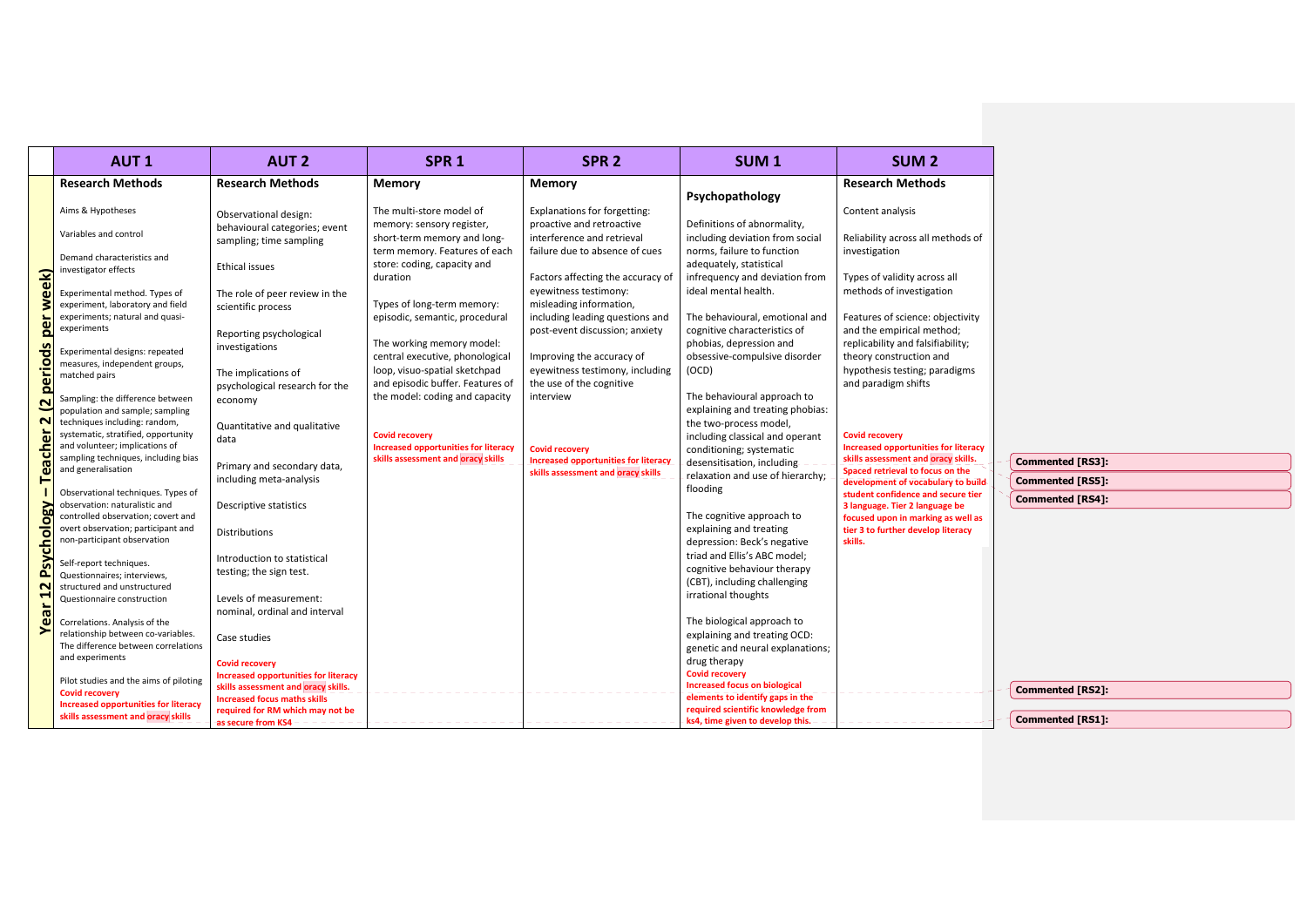|                                                                                                                                       | <b>AUT1</b>                                                                                                                                                                                                                                                                                                                                                                                                                                                                                                                                                                                                                                                                                                                                                                                                                                                                                                                                                                                                                                      | <b>AUT 2</b>                                                                                                                                                                                                                                                                                                                                                                                                                                                                                                                                                                                                                                                                                                                                                                                                                                                                                                                          | SPR <sub>1</sub>                                                                                                                                                                                                                                                                                                                                                                                                                                                                                                                                                                                     | SPR <sub>2</sub>                                                                                                                                                                                                                                                                                                                                                                                                                                                                                                                                                                                                                                                                                                                                                                                                                                           | SUM <sub>1</sub>                                                                                                                                                                                                                                                                                                                                                                                                                                                                                                                                                                                                                                                                                                                                                                                                                                                                                                                                                                                                                                         | SUM <sub>2</sub> |
|---------------------------------------------------------------------------------------------------------------------------------------|--------------------------------------------------------------------------------------------------------------------------------------------------------------------------------------------------------------------------------------------------------------------------------------------------------------------------------------------------------------------------------------------------------------------------------------------------------------------------------------------------------------------------------------------------------------------------------------------------------------------------------------------------------------------------------------------------------------------------------------------------------------------------------------------------------------------------------------------------------------------------------------------------------------------------------------------------------------------------------------------------------------------------------------------------|---------------------------------------------------------------------------------------------------------------------------------------------------------------------------------------------------------------------------------------------------------------------------------------------------------------------------------------------------------------------------------------------------------------------------------------------------------------------------------------------------------------------------------------------------------------------------------------------------------------------------------------------------------------------------------------------------------------------------------------------------------------------------------------------------------------------------------------------------------------------------------------------------------------------------------------|------------------------------------------------------------------------------------------------------------------------------------------------------------------------------------------------------------------------------------------------------------------------------------------------------------------------------------------------------------------------------------------------------------------------------------------------------------------------------------------------------------------------------------------------------------------------------------------------------|------------------------------------------------------------------------------------------------------------------------------------------------------------------------------------------------------------------------------------------------------------------------------------------------------------------------------------------------------------------------------------------------------------------------------------------------------------------------------------------------------------------------------------------------------------------------------------------------------------------------------------------------------------------------------------------------------------------------------------------------------------------------------------------------------------------------------------------------------------|----------------------------------------------------------------------------------------------------------------------------------------------------------------------------------------------------------------------------------------------------------------------------------------------------------------------------------------------------------------------------------------------------------------------------------------------------------------------------------------------------------------------------------------------------------------------------------------------------------------------------------------------------------------------------------------------------------------------------------------------------------------------------------------------------------------------------------------------------------------------------------------------------------------------------------------------------------------------------------------------------------------------------------------------------------|------------------|
| periods per week)<br>$\overline{a}$<br>$\blacksquare$<br><b>Teacher</b><br>Psychology<br>$\mathbf{m}$<br>$\blacktriangleleft$<br>Year | Biopsychology<br>The divisions of the nervous<br>system: central and peripheral<br>(somatic and autonomic)<br>The structure and function of<br>sensory, relay and motor<br>neurons. The process of<br>synaptic transmission, including<br>reference to neurotransmitters,<br>excitation and inhibition<br>The function of the endocrine<br>system: glands and hormones<br>The fight or flight response<br>including the role of adrenaline<br>Localisation of function in the<br>brain and hemispheric<br>lateralisation: motor,<br>somatosensory, visual, auditory<br>and language centres; Broca's<br>and Wernicke's areas, split brain<br>research. Plasticity and<br>functional recovery of the brain<br>after trauma<br><b>COVID RECOVERY</b><br>Spaced retrieval to focus on<br>year 1 topics, especially those<br>taught remotely e.g.<br>attachment. Increased focus on<br>extended writing as these will<br>not have been developed as<br>much during remote learning in<br>12 and through the interrupted<br>y11 students experienced. | Biopsychology<br>Ways of studying the brain:<br>scanning techniques,<br>including functional<br>magnetic resonance imaging<br>(fMRI);<br>electroencephalogram<br>(EEGs) and event-related<br>potentials (ERPs); post-<br>mortem examinations<br>Biological rhythms: circadian,<br>infradian and ultradian and<br>the difference between<br>these rhythms. The effect of<br>endogenous pacemakers and<br>exogenous zeitgebers on the<br>sleep/wake cycle<br>Schizophrenia<br>Classification of<br>schizophrenia. Positive<br>symptoms of schizophrenia,<br>including hallucinations and<br>delusions. Negative<br>symptoms of schizophrenia,<br>including speech poverty and<br>avolition. Reliability and<br>validity in diagnosis and<br>classification of<br>schizophrenia, including<br>reference to co-morbidity,<br>culture and gender bias and<br>symptom overlap<br>Biological explanations for<br>schizophrenia: genetics and | <b>Forensic Psychology</b><br>Offender profiling: the top-<br>down approach, including<br>organised and disorganised<br>types of offender; the bottom-<br>up approach, including<br>investigative Psychology;<br>geographical profiling<br>Biological explanations of<br>offending behaviour: an<br>historical approach (atavistic<br>form); genetics and neural<br>explanations<br><b>COVID RECOVERY</b><br>More time to be spent on<br>biological explanations than in<br>pre covid to account for<br>potentially lower levels of<br>scientific understanding carried<br>through from ks4 science. | <b>Forensic Psychology</b><br>Psychological explanations of<br>offending behaviour: Eysenck's<br>theory of the criminal<br>personality; cognitive<br>explanations; level of moral<br>reasoning and cognitive<br>distortions, including hostile<br>attribution bias and<br>minimalisation; differential<br>association theory;<br>psychodynamic explanations<br>Dealing with offending<br>behaviour: the aims of custodial<br>sentencing and the<br>psychological effects of<br>custodial sentencing.<br>Recidivism. Behaviour<br>modification in custody. Anger<br>management and restorative<br>justice programmes<br><b>COVID RECOVERY</b><br>Spaced retrieval to focus on<br>year 1 topics which link into the<br>schizophrenia unit such as<br>attachment and approaches.<br><b>Ongoing focus on literacy skills</b><br>and extended writing practice. | <b>Issues &amp; Debates</b><br>Gender and culture in<br>psychology - universality and<br>bias. Gender bias including<br>androcentrism and alpha and<br>beta bias; cultural bias,<br>including ethnocentrism and<br>cultural relativism<br>Holism and reductionism: levels<br>of explanation in psychology.<br>Biological reductionism and<br>environmental (stimulus-<br>response) reductionism<br>Idiographic and nomothetic<br>approaches to psychological<br>investigation<br>Ethical implications of research<br>studies and theory, including<br>reference to social sensitivity<br>Comparison of Approaches-<br>from the end of the Approaches<br>topic (compare and contrast the<br>Year 1 Approaches using the<br>Issues and Debates)<br><b>COVID RECOVERY</b><br><b>Deliberate focus on</b><br>consolidating y1 knowledge on<br>approaches before developing<br>the y13 comparison to identify<br>gaps in knowledge that may<br>exist due to differing levels of<br>engagement in online learning<br>and lower levels of student<br>confidence. |                  |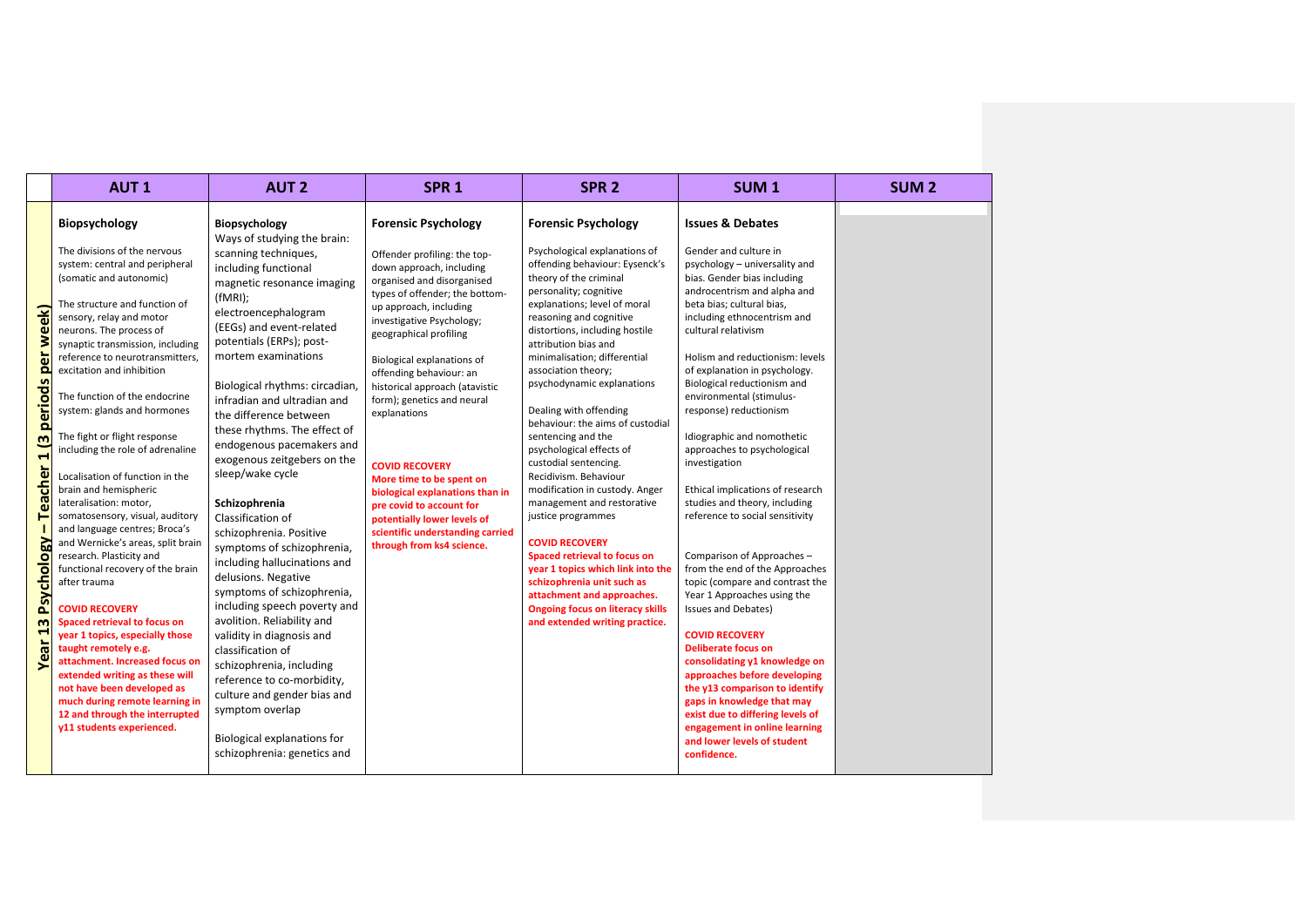|  | neural correlates, including<br>the                                                                                                      |  |  |
|--|------------------------------------------------------------------------------------------------------------------------------------------|--|--|
|  | dopamine hypothesis.                                                                                                                     |  |  |
|  | Psychological explanations<br>for schizophrenia: family<br>dysfunction and cognitive<br>explanations, including<br>dysfunctional thought |  |  |
|  | processing                                                                                                                               |  |  |
|  | Drug therapy: typical and<br>atypical antipsychotics                                                                                     |  |  |
|  | Cognitive behaviour therapy<br>and family therapy as used in<br>the treatment of<br>schizophrenia. Token<br>economies as used in the     |  |  |
|  | management of<br>schizophrenia                                                                                                           |  |  |
|  | The importance of an<br>interactionist approach in<br>explaining and treating<br>schizophrenia; the diathesis-<br>stress model           |  |  |
|  | <b>COVID RECOVERY</b><br>More time to be spent on<br>biological explanations than in                                                     |  |  |
|  | pre covid to account for<br>potentially lower levels on<br>scientific understanding carried<br>through from ks4 science.                 |  |  |
|  |                                                                                                                                          |  |  |